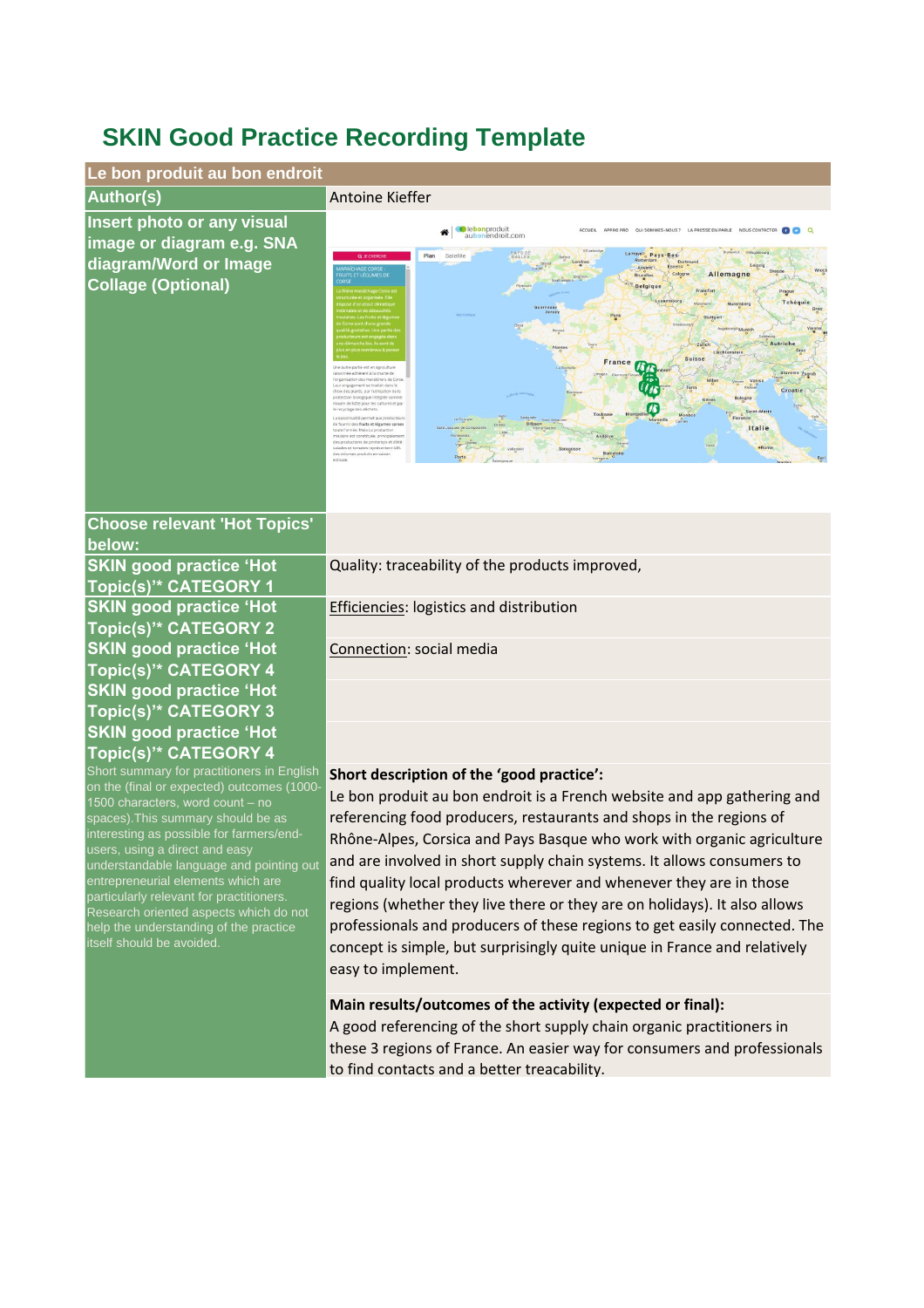|                                                                                                                                                                                                                                                                                                                                                                                                                                                                                                       | The main practical recommendation(s): what would be the main added<br>value/benefit or opportunities to the end-user if the generated<br>knowledge were implemented? How can the practitioner make use of<br>the results? It is fairly easy to implement and allows a good networking in<br>the concerned regions. Facilitation of exchanges between all actors of the<br>short food chain.<br><b>Further information/Reference:</b>                                                                                                                                                                                                                                                                                                                         |
|-------------------------------------------------------------------------------------------------------------------------------------------------------------------------------------------------------------------------------------------------------------------------------------------------------------------------------------------------------------------------------------------------------------------------------------------------------------------------------------------------------|--------------------------------------------------------------------------------------------------------------------------------------------------------------------------------------------------------------------------------------------------------------------------------------------------------------------------------------------------------------------------------------------------------------------------------------------------------------------------------------------------------------------------------------------------------------------------------------------------------------------------------------------------------------------------------------------------------------------------------------------------------------|
|                                                                                                                                                                                                                                                                                                                                                                                                                                                                                                       | http://www.lebonproduitaubonendroit.com/                                                                                                                                                                                                                                                                                                                                                                                                                                                                                                                                                                                                                                                                                                                     |
| Short summary for practitioners in<br>native language on the (final or<br>expected) outcomes (1000-1500<br>characters, word count - no spaces).<br>This summary should be as interesting as<br>possible for farmers/end-users, using a<br>direct and easy understandable language<br>and pointing out entrepreneurial elements<br>which are particularly relevant for<br>practitioners. Research oriented aspects<br>which do not help the understanding of the<br>practice itself should be avoided. | Short description of the 'good practice':<br>"Le bon produit au bon endroit" propose de localiser grâce à un site<br>internet et une application une sélection de professionnels oeuvrant à<br>partir d'une matière première locale en agriculture bio ou responsable<br>dans les secteurs Corse, Rhône-Alpe et Pays Basque. Du producteur au<br>restaurateur en passant par l'offre commerciale, "le bon produit au bon<br>endroit" promeut un patrimoine agricole et économique éthique<br>valorisant les compétences des acteurs régionaux, encourageant les<br>circuits courts et garantissant une information claire et transparente. Les<br>consommateurs ainsi que les professionnels peuvent trouver les contacts<br>nécessaires grâce à ces outils. |
|                                                                                                                                                                                                                                                                                                                                                                                                                                                                                                       | Main results/outcomes of the activity (expected or final):<br>Ce site permet un bon référencement des producteurs impliqués dans les<br>circuits courts bio dans ces 3 régions française, ce qui facilite les échanges<br>et le commerce, et garantit une bonne traçabilité des produits.                                                                                                                                                                                                                                                                                                                                                                                                                                                                    |
|                                                                                                                                                                                                                                                                                                                                                                                                                                                                                                       | The main practical recommendation(s): what would be the main added<br>value/benefit or opportunities to the end-user if the generated<br>knowledge were implemented? How can the practitioner make use of<br>the results? C'est un exemple relativement classique dans sa mise en<br>oeuvre, mais il permet une bonne mise en réseau dans les régions<br>concernées, ainsi qu'une facilitation des échanges entre tous les acteurs<br>concernés par les circuits courts.                                                                                                                                                                                                                                                                                     |
|                                                                                                                                                                                                                                                                                                                                                                                                                                                                                                       | <b>Further information/Reference:</b>                                                                                                                                                                                                                                                                                                                                                                                                                                                                                                                                                                                                                                                                                                                        |
|                                                                                                                                                                                                                                                                                                                                                                                                                                                                                                       | http://www.lebonproduitaubonendroit.com/                                                                                                                                                                                                                                                                                                                                                                                                                                                                                                                                                                                                                                                                                                                     |
| Pearls, Puzzles, Proposals?                                                                                                                                                                                                                                                                                                                                                                                                                                                                           | Pearl: The concept is classical, the tool is classical, but almost no one has<br>thought of doing it in France. Puzzles: Too bad it is limited to 3 regions.<br>Proposals: Expand the concept to all the country, and maybe add other<br>elements such as vegetable baskets, initiatives and associations.                                                                                                                                                                                                                                                                                                                                                                                                                                                   |
| What needs did the 'good                                                                                                                                                                                                                                                                                                                                                                                                                                                                              | Better networking between actors of the short food chain, better                                                                                                                                                                                                                                                                                                                                                                                                                                                                                                                                                                                                                                                                                             |
| practice' respond to?                                                                                                                                                                                                                                                                                                                                                                                                                                                                                 | treacability.                                                                                                                                                                                                                                                                                                                                                                                                                                                                                                                                                                                                                                                                                                                                                |
| <b>Methodology Used:</b>                                                                                                                                                                                                                                                                                                                                                                                                                                                                              | Interview                                                                                                                                                                                                                                                                                                                                                                                                                                                                                                                                                                                                                                                                                                                                                    |
| <b>Actors/Stakeholders:</b>                                                                                                                                                                                                                                                                                                                                                                                                                                                                           | Consumers, producers, restaurants, shop managers                                                                                                                                                                                                                                                                                                                                                                                                                                                                                                                                                                                                                                                                                                             |
| <b>Relevant SKIN Innovation</b><br><b>Challenge Workshops(s)?</b><br><b>Please specify</b>                                                                                                                                                                                                                                                                                                                                                                                                            | 5. Consumers and Society                                                                                                                                                                                                                                                                                                                                                                                                                                                                                                                                                                                                                                                                                                                                     |
| <b>Sectors</b>                                                                                                                                                                                                                                                                                                                                                                                                                                                                                        | All sectors                                                                                                                                                                                                                                                                                                                                                                                                                                                                                                                                                                                                                                                                                                                                                  |
| <b>Region, Country</b>                                                                                                                                                                                                                                                                                                                                                                                                                                                                                | Corse, Pays Basque, Rhône Alpes                                                                                                                                                                                                                                                                                                                                                                                                                                                                                                                                                                                                                                                                                                                              |
|                                                                                                                                                                                                                                                                                                                                                                                                                                                                                                       |                                                                                                                                                                                                                                                                                                                                                                                                                                                                                                                                                                                                                                                                                                                                                              |